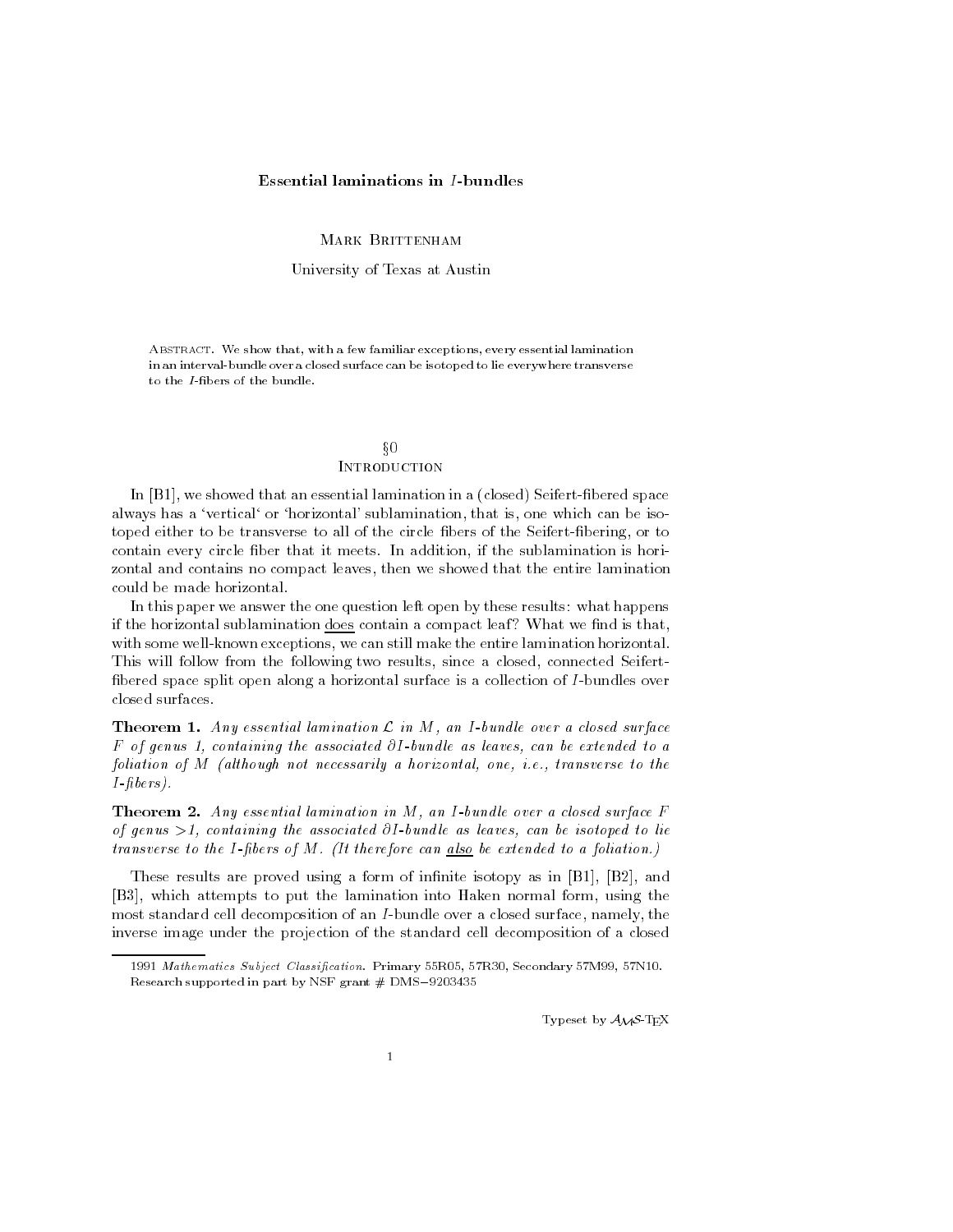surface. This is described in Section 2. The isotopy construction is designed to make our essential lamination horizontal, if the process terminates in finite time. In the succeeding sections we give the proofs of the theorems; they amount to analyzing what might occur to keep the isotopy construction from terminating. In the present instance, the cell decomposition is simple enough that we can use a case-by-case analysis to prove that in the first situation we can always extend the lamination to a foliation (in the process, recognizing the lamination as a 'standard' one), and in the second situation we always arrive at a contradiction.

... with the case of the case that M=F - is a closed or the method orientable surface; ... the other cases follow quickly, and in a completely analogous way, from the proof of this case. We describe the changes required in Section 6.

## $\S1$ Preliminaries

We refer the reader to  $[G-O]$  and  $[B1]$  for basic definitions and constructions concerning essential laminations.

A closed orientable surface  $F$  of genus g has a standard cell decomposition, as a single 4g-gon with edges labelled (clockwise) in the familiar pattern

$$
a_1, b_1, a_1^{-1}, b_1^{-1}, \ldots a_g, b_g, a_g^{-1}, b_g^{-1}
$$
.

By taking the Cartesian product of these cells with  $I$ , we then get a cell decom- $\mathbb{P}$  -different contact  $\mathbb{P}$  -different from the each from top  $\mathbb{P}$  -different from top  $\mathbb{P}$ and bottom),  $4g+1$  1-cells, and two 0-cells; see Figure 1. One of the 1-cells, the `vertical' one (which projects to the unique 0-cell in the decomposition of the base surface), will play a key role; we denote it by  $I_0$ .

Given an essential lamination  $\mathcal L$  in  $M$ , we can make it transverse to this cell decomposition (after possibly pushing the leaves of  $\mathcal L$  in  $\partial M$  into its interior), by choosing a branched surface B carrying  $\mathcal L$  and making B transverse to the cell decomposition. We can also use this branched surface to determine a `monogon number'  $\epsilon$  for  $\mathcal L$  w.r.t. the 1-skeleton of M; any two points of  $\mathcal L \cap K^{(1)}$  which are within  $\epsilon$  of one another are contained in the same *I*-fiber of  $N(B)$ .

Non-orientable surfaces have a similar standard cell decomposition; represented as a connected sum of g projective planes, we obtain a decomposition as a single 2g-gon with edges labelled clockwise  $a_1, a_1, \ldots, a_g, a_g$ . Crossing this with the interval I gives us a cell decomposition of F -I. I-bundles M which are not products have a similar cell decomposition (since every I-bundle over a disk is a product), except that when pairs of vertical 2-cells are glued together, some of them are glued with a flip of the *I*-direction.

We assume that our essential lamination is carried by a branched surface. For some laminations  $\mathcal{L}$ , such as codimension-one foliations, this requires a preliminary splitting of  $\mathcal L$  along a finite number of leaves. However, if we can show that this split lamination satisfies the conclusions of our two theorems, then the original one does, as well. For, in the first case if the split lamination can be extended to a foliation, this just means that its complementary components can be foliated, and these pieces include all of the complementary components of the original lamination, so the original laminaton can be extended to a foliation. In the second case, if the split open lamination can be isotoped to be transverse to the  $I$ -fibering, then by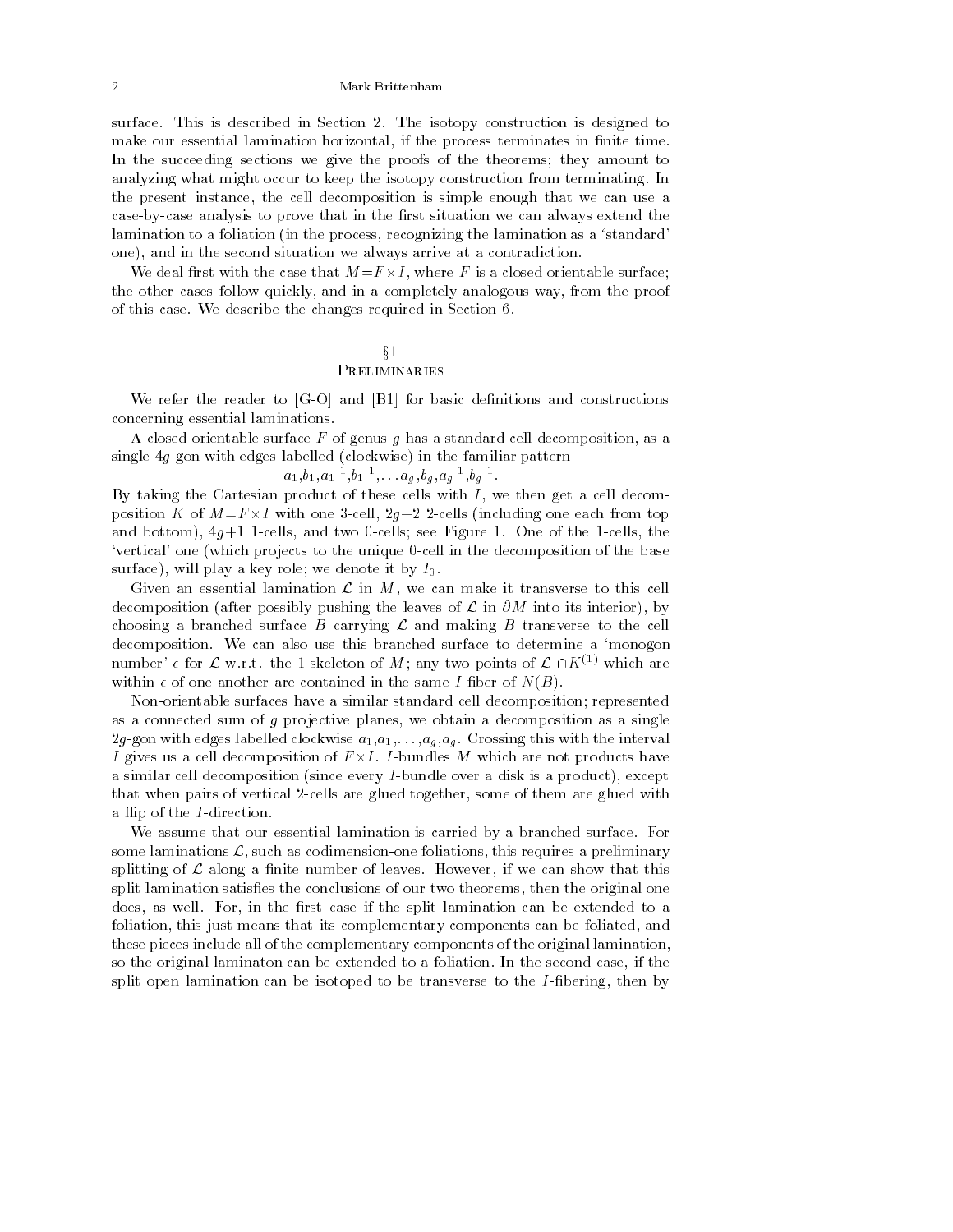collapsing the new lamination back to the old one, as in [B1], we see that the original lamination can also be made horizontal.

Any essential lamination  $\mathcal L$  in an *I*-bundle M which is horizontal w.r.t the *I*fibering of  $M$  must contain a compact leaf; the first leaf that we encounter along an *I*-fiber as we fall in from one of its ends must be compact (see Figure 1). This is because the component of  $\mathcal{L} \cap A$  containing this point, where A is the annulus or Möbius band lying over one of our 1-cells in  $F$ , is a closed loop; anything else would, because  $\mathcal L$  is horizontal, violate the fact that our point was the first one encountered. So the leaf has a cell decomposition identical to our  $\partial I$ -bundle, hence is compact.

## Figure 1

Therefore, the first thing we will establish is that the same is true for every essential interesting in F - I. For any lamination the set of compact leaves in the set of compact  $\mathbf{r}_1$ the usual proof of this fact for foliations works without any change. In our case, the proof of [B1] insures us that these compact leaves, all of which can be isotoped to be horizontal in  $M$ , can be made horizontal simultaneously. All such compact leaves also separate M, into two copies of itself. By passing to a sublamination of  $\mathcal{L}$ , we can therefore assume, without loss of generality, that our essential lamination contains exactly two compact leaves, and that these leaves are the boundary components of  $M$ . With this, we can then also assume that the branched surface B has the property that  $\partial_h N(B) \subseteq \mathcal{L}$ , and no component of  $N(B)|\mathcal{L}$  is an I-bundle with compact base, by erasing any such components that we happen to have; this amounts to a splitting of B. Since each one uses up some of the components of  $\partial_v N(B)$ , there are only finitely many such *I*-bundle components.

## $§2$ The isotopies

Starting with an essential lamination <sup>L</sup> in F -I, we now describe a sequence of isotopies of  $\mathcal{L}$ , which will attempt to make it horizontal w.r.t. the I-fibering of M. In the present circumstance, making  $\mathcal L$  horizontal is the same as putting it into Haken normal form ( $[H]$ ) w.r.t the cell decomposition of M that we have built; our 3-cell contains only one type of normal disk, namely the horizontal one. The structure of the isotopy closely follows that of [B3].

Given a essential lamination <sup>L</sup> transverse to our cell decomposition of M=F -I ,  ${\mathcal L}$  meets the boundary of the single 3-cell  $B^+$ , whose own cell structure looks like a  $4g$ -gon crossed with  $I$ , in a collection of circles, which fall into a finite number of parallel (w.r.t. the cell structure) families. The proof of this is standard. By choosing 2-disks lying parallel to the boundary of the 3-cell which we than surger  ${\cal L}$  along, we may assume that all of these loops are bounded by disks of  ${\cal L}\Box B^-.$  By throwing away any 2-spheres that may have been created by these surgeries, we obtain a lamination isotopic to (and which we will still call)  $\mathcal{L}$ . These disks in  $B^3$ are unlikely to be in normal form, at this point; if they were, we would be done, since they could then be easily isotoped to be transverse to the natural I-fibering of the 3-cell, and so  $\mathcal L$  could be made horizontal in M. The procedure in [B2], for a triangulated 3-manifold (which we are going to adapt), was to go through the 3-simplices one at a time, and surger these 2-disks to make them normal, by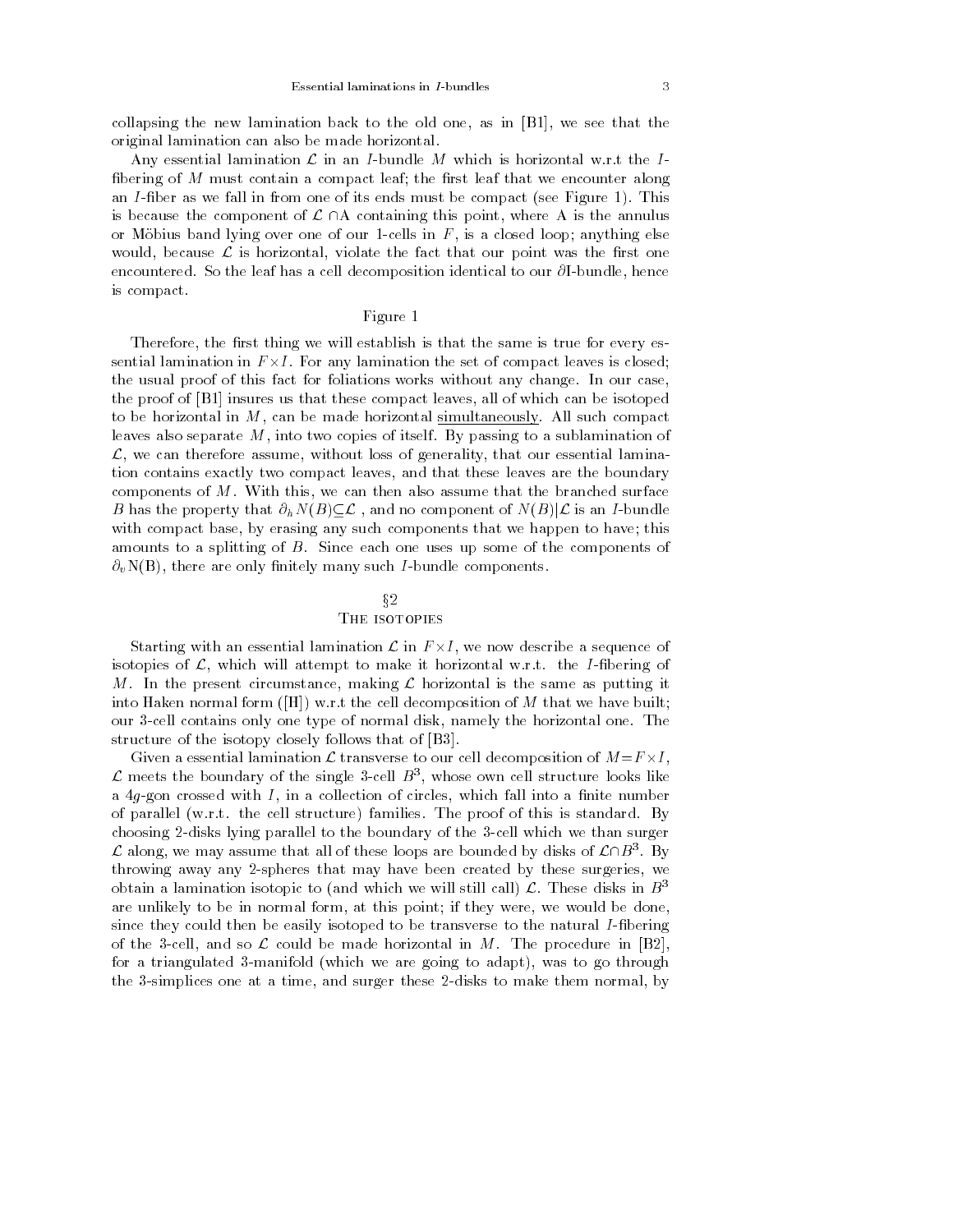a process of  $\partial$ -compression'. Here we have only one 3-cell, so this will not work; anything we push out of the 3-cell is immediately pushed back in (Figure 2a).

#### Figure 2

We will not worry about this, however. Because we are dealing with a single 3-cell with the structure of a product, and the 2-disks of  $\mathcal{L}\cap B^3$  do not meet the `top' and `bottom' of this 3-cell, these 2-disks can fail to be in normal form in only a very simple way - if a disk crosses the same 1-cell twice, then there is a disk in the boundary of the 3-cell for us to use as a  $\partial$ -compressing disk (see Figure 2b). This disk crosses the vertical 1-cells of  $\partial B^3$  many times, but each such disk contains an `innermost' disk, which meets the 1-cells only in its boundary. If we focus on pushing these 'obvious'  $\partial$ -compressing disks instead, then the idea is that we 'should' eventually reach a point where we will be killing the initial two points that we identified.

What we shall do, then, is to order the vertical 1-cells in the boundary of the 3 cell (perhaps cyclically), and then do only the  $\partial$ -compressions that are 'innermost' for that 1-cell; namely those whose compressing disk intersects only our chosen 1-cell. These  $\partial$ -compressions of course push things out of the 3-cell and then right back in along all of the other 1-cells (possibly immediately creating innermost  $\partial$ compressions for the edge we just fixed!), but the point is that we have forced any problems that we once had at our 1-cell to move.

This is how we build our isotopies. We at each stage surger  $\mathcal L$  and throw away any 2-spheres, to make  $\mathcal L$  meet the 3-cell in disks. Then we push any obvious  $\partial$ compressing disks w.r.t one of the vertical 1-cells in the boundary of the 3-cell. By continually working cyclically through the 1-cells, this will create an infinite string of isotopies of  $\mathcal{L}$ , attempting to put  $\mathcal{L}$  into Haken normal form w.r.t. our chosen cell decomposition (and hence make it horizontal). These isotopies In have the property that the resulting laminations intersect the vertical 1-cell in nested sets, and do not move any point of this intersection that they do not erase.

Now the standard arguments of  $[B2]$  allow us to conclude that, first, the intersection of these closed, nested sets is non-empty. For otherwise it is empty at some nite stage (by compactness of the 1-skeleton of F -I ), implying that our lamination is contained in the complement of the vertical 1-cell. But this is a handlebody, and essential laminations do not live in handlebodies [B1]. We can also conclude that out of this set of stable points for our isotopies, stable normal disks begin to grow. This is because an arc of  $\mathcal{L}\cap K^{(2)}$  in one of the vertical 2-cells, which contains a stable point in its boundary, can then only change by `splicing' (Figure 3a), and therefore must eventually have a stable point as its other endpoint. For otherwise the argument from  $[B1], [B2]$  will eventually find an arc in a leaf which together with too short an arc (i.e., length less than the monogon number  $\epsilon$ ) in the vertical 1-cell, bounds a disk in  $\sigma_{D}$ 3; so the two arcs are homotopic rel endpoints. But this vertical arc must then be in the I-fiber of a branched surface carrying  $\mathcal{L}$ , contradicting [G-O, Theorem 1(d)].

## Figure 3

This stable arc must be isotopic to a horizontal one, since otherwise it bounds a  $\partial$ -compressing disk for the 1-cell that contains its endpoints. But we would then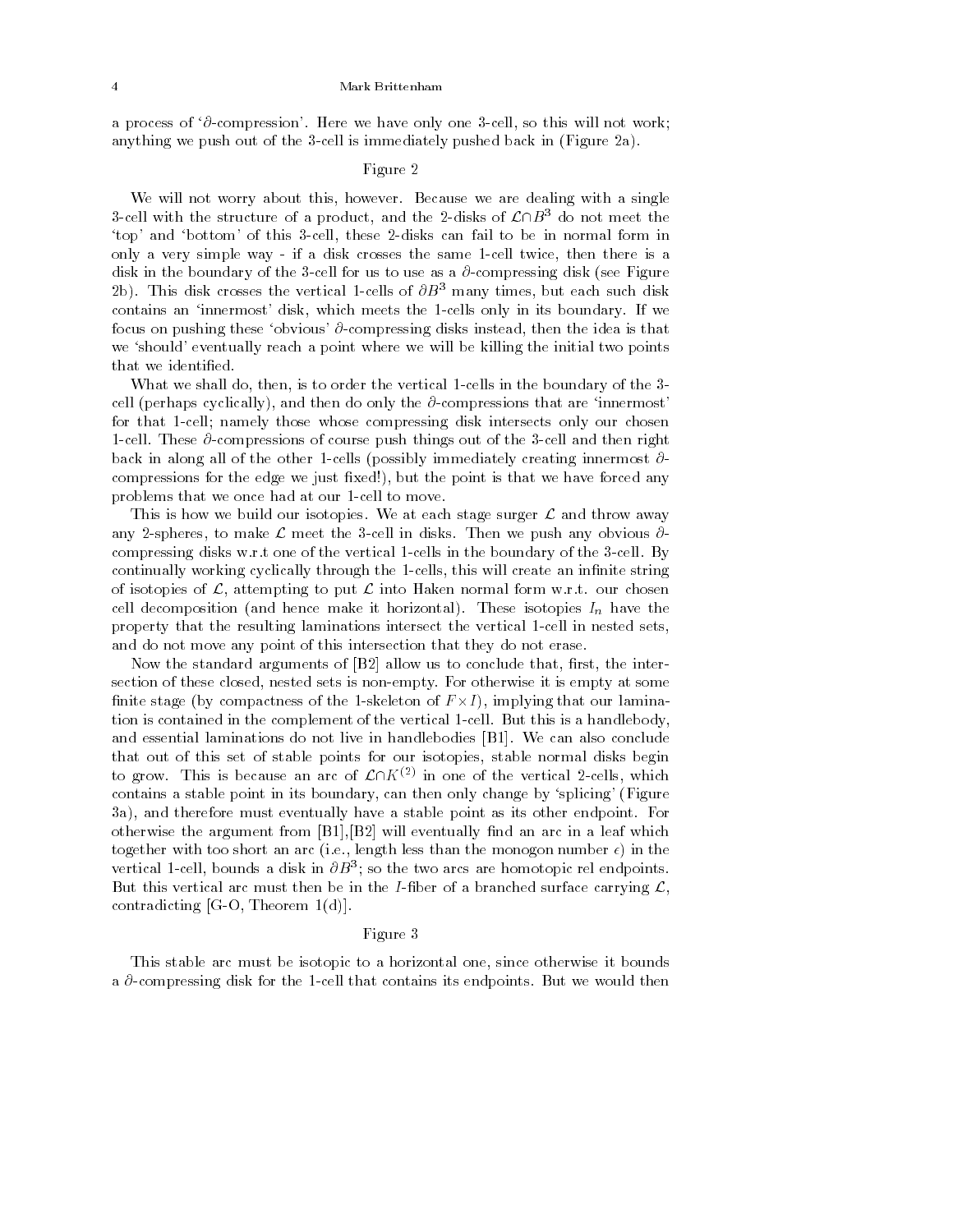eventually be required to push along this disk, since no previous  $\partial$ -compression can move the arc in its boundary - its endpoints would have to move - so it will be available for pushing when we cycle around to the 1-cell again, a contradiction. By continuing around the boundary of the 3-cell, we can string together these horizontal arcs until we travel all of the way around the 3-cell. The string must then close up; otherwise, we would instead be forced to continue to string stable (horizontal) arcs together, winding around the 3-cell, until two of them pass within  $\epsilon$  of one another. Then, because the string is contained in the boundary of a disk of  $\mathcal{L}\Box\mathcal{B}$  , there must be a (not necessarily innermost)  $\theta$ -compressing disk passing between these two stable arcs (see Figure 3b), again contradicting [G-O, Theorem  $1(d)$ ].

Once the string closes up, we get a stable horizontal loop in the boundary of our 3-cell; after the next isotopy, it will then bound a stable horizontal disk. So every stable point of the isotopies is eventually contained in a stable normal disk. The union of these stable disks is a horizontal lamination; as in [B2], the only possible problem is that the union is not a closed set in F -I. But, as in [B2], the union can fail to be closed only where two different normal disk types come together in a 3-cell, and since in the present context there is only one normal disk type, this cannot occur.

But because our 3-cell is actually a product, we can conclude that all of these normal disks stabilize at some finite stage of our isotopies. For if not, then at every stage of the isotopies there is some stable point which is contained in an arc of  $\mathcal{L}\cap K^{(2)}$  which must later have its other endpoint move. We can, however, wait long enough so that every stable point which is not already in a stable disk lies between two stable disks which are everywhere within  $\epsilon$  of one another. This can be arranged by choosing inhitely-many stable points in each vertical 1-cell of B3, each within  $\epsilon$  of its neighbors, and then waiting until they are all contained in stable disks. After that stage of the isotopies, if an arc containing a stable point were to move, we would create a monogon whose vertical boundary had length less than  $\epsilon$ (Figure 4a), a contradiction.

Therefore our essential lamination contains a horizontal sublamination, which includes all of the compact leaves of  $\mathcal{L}$ ; ordinary induction on the number of points of intersection of a compact leaf with the vertical 1-cell insures that the entire leaf would eventually be stable. As discussed above in section 1, this sublamination must contain compact leaves, whose union is a closed set, and by cutting down our original lamination to the sublamination which lives between (and includes) two adjacent compact leaves, we may assume that  $\mathcal L$  contains exactly two compact leaves, which form the boundary of F -I.

#### Figure 4

If in addition our lamination contains a non-compact horizontal leaf (which must also have stabilized in finite time), then by the argument of  $[B1, Section 1]$  we can make the entire lamination horizontal; all other leaves live in an I-bundle over a non-compact base, and, since they are carried by a branched surface, are already horizontal near infinity, so can be pulled horizontal. Therefore, we may assume, from now on, that the only leaves of  $\mathcal L$  which stabilize in finite time are the boundary leaves of F -I; all other leaves, and therefore all other points of intersection of <sup>L</sup>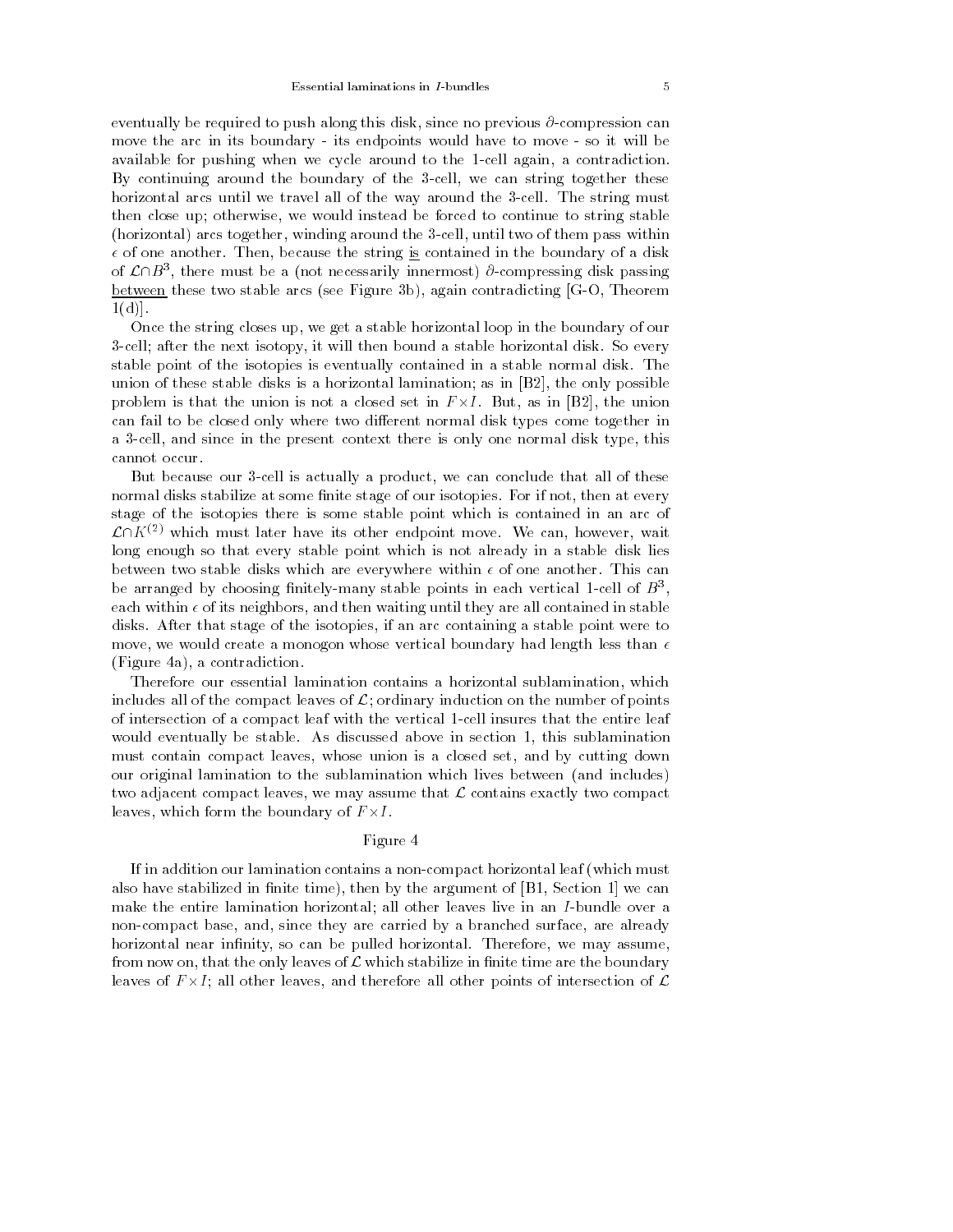with the vertical 1-cell, are unstable and will disappear in the limit.

In particular, eventually, all of the points of  $\mathcal{L}\cap$  (the vertical 1-cell I<sub>0</sub>) which have survived the isotopies up to that point are all within  $\epsilon$  of the ends of  $I_0$ , where  $\epsilon$ is our monogon number for  $\mathcal{L}$ . This is because, setting  $C_0 = I_0 \setminus (\epsilon \text{-nbhd of } \partial I_0)$ , The sets  $I_n(\mathcal{L})\cap C_0$  are nested, closed subsets of  $C_0$ , with empty intersection (since  $\bigcap (I_n(\mathcal{L})\cap I_0)=\partial I_0$ . So, since  $C_0$  is compact,  $I_n(\mathcal{L})\cap C_0=\emptyset$ , for some n. It then follows that at no time in the remainder of the isotopies does a loop of  $\mathcal{L}\cap B^3$  cross a vertical 1-cell of  $\partial B^3$  more than twice; for if it did, two of the points would be within  $\epsilon$  of one another (Figure 4b), giving rise to a disk whose boundary consists of an arc in a leaf and a vertical segment in  $I_0$  of length less than  $\epsilon$ , contradicting [G- $\cup$ , Ineorem  $\mathbb{I}(\mathbb{d})$ . Therefore, since for each 1-cell in  $\partial B$  , the parity of the number of times a disk crosses the 1-cell is the same, there are, for each disk, exactly two possibilities; either it crosses each 1-cell exactly once, and is horizontal, or it crosses some collection of 1-cells twice and the others not at all, and basically consists of the boundary of a neighborhood of a horizontal arc joining the first edge it crossed to the last (see Figure 5a). Furthermore, if there are any disks of the second type, then every horizontal arc in every vertical 2-cell stays within  $\epsilon$  of the top or bottom of  $B$ 3; otherwise, we can again find an arc in  $\sigma_{D}$ 3 which, together with a too short arc in 1, bounds a disk in *OB* "(Figure 5b).

#### Figure 5

Lemma . The isotopies so that, for all successive isotopies so that, for all successive isotopies in, for all successive isotopies in  $\mathcal{F}$  $n \geq k$ , and every vertical 2-cell R,  $I_n(\mathcal{L}) \cap R$  does not contain  $\partial$ -compressing arcs on both ends of R.

**Proof:** We can assume, by performing a finite number of the isotopies, that all of the unstable points in  $\mathcal{L}\cap I_0$  that were at a distance greater than  $\epsilon$  from  $\partial I_0$  have been erased. If we pass through a further full cycle of isotopies, so that we have pushed the obvious  $\partial$ -compressing disks across each of the 1-cells in  $\partial B^3$  at least once, we will then find that no vertical 2-cell R in  $\partial B^3$  has  $\partial$ -compressing disks on both ends (Figure 6). This is because the arcs of  $\mathcal L$  in a vertical 2-cell change only by erasure (during surgeries) and by being spliced together along the vertical 1 cells of its boundary (during  $\partial$ -compressions). But  $\partial$ -compressions must now splice together arcs whose endpoints lie on opposite ends of the vertical 1-cell; otherwise, the ends of the  $\partial$ -compressing arc lie within  $\epsilon$  of one another, a contradiction. But if we imagine gluing together the two sets of  $\partial$ -compressing arcs from both sides of the same 2-cell - the two vertical 1-cells are, after all, both copies of  $I_0$  - we must get closed loops, because otherwise our lamination has non-trivial holonomy around a null-homotopic loop, a contradiction. It follows that one set of arcs will be 'larger' than the other; when either collection of arcs is pushed (Figure 7), one set vanishes. But once one set is gone, no  $\partial$ -compression will give both back simultaneously. To get both back would require a  $\partial$ -compression whose endpoints are either all top or all bottom (Figure 8), because going head-to-head one collection of arcs always swallows the other, leaving only one type (Figure 8).

#### Figure 7 Figure 8 Figure 6

What we have therefore is very simple behavior in the 3-cell, with an easily catalogued collection of possible patterns for  $L\Box D^+$  in  $\partial D^+$ . We carry out this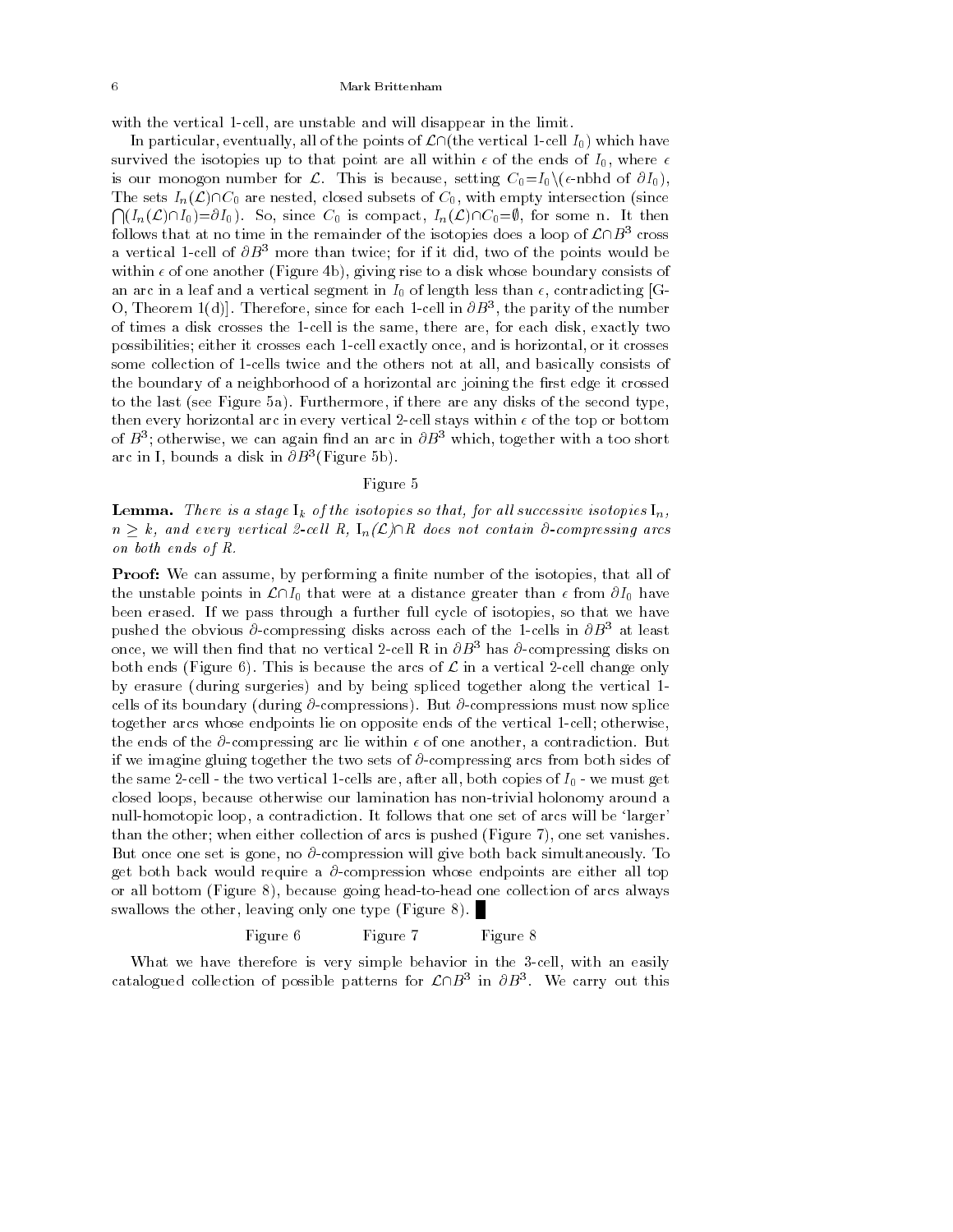cataloguing in the next section, for the torus. By studying each case we can then see that a lamination which has any of the patterns can be extended to a foliation; we show this by showing that it is carried by a branched surface  $B$  such that  $M\setminus N(B)$  consists of product *I*-bundles.

This catalogue will also give us our basic building blocks for understanding the higher-genus case. In that case, however, we find that because we must have at least two of the patterns in succession around  $\partial B^-,$  we can always find a compressing disk' for  $\mathcal L$  which, if 'real', gives an immediate contradiction, while, if not 'real', allows us to show that some other condition of essentiality fails.

# $\S 3$ THE CASE OF A TORUS

We have  $M=I^{\top} \times I$ , which, with the cell decomposition we have described above, is represented as a cube with opposite vertical faces identified. Given the restrictions on how  $\mathcal{L}_0 = \mathcal{L} \cap B^3$  can meet the boundary of this cube, which we have described above, and the fact that  $\mathcal{L}_0$  must meet the opposite faces in the same way (so that the arcs can be glued together to give  $\mathcal{L}$ ), there are, as a consequence only nine  $(=\delta \times \delta)$  patterns of  $\sigma$ -compressing arcs with which  $\mathcal{L}_0$  can meet  $\sigma D$  (and, up to symmetry, only three; although, in anticipation of the next section, we catalogue them all); these are shown in Figure 9. These pictures classify the pattern of 'turns' of  $L$  in  $B$  ; but, for the last four, each pattern represents three patterns of loops  $\blacksquare$ (see Figure 10). In each case these distinct laminations can be carried by a single branched surface

# Figure 9 Figure 10 Figure 11

The proof of the first theorem consists simply of, in each case, taking the 'obvious' branched surface B carrying our lamination, obtained by collapsing each family of (normally) parallel disks to a single disk, and showing that every component of  $M\setminus N(B)$  is an I-bundle. Since  $N(B)|\mathcal{L}$  is also a collection of I-bundles, and the I-bundle structures can be assumed to agree along their intersection, which is  $\partial_v N(B)$ , we can conclude that  $M|\mathcal{L}$  consists of I-bundles, which can be foliated transverse to the I-fibers, extending  $\mathcal L$  to a foliation of M without Reeb components.

For many of the cases, this process is immediate, and the laminations that we have built are easily recognized, see Figure 11a. These laminations, coming from the second through fth patterns, are clearly the product of a Reeb foliation of an annulus with S<sup>-</sup>. In the remaining four cases (Figure 11b), by assembling the pieces of the complement of  $B$  in  $B^+$  together, we can see that the complement of  $\hspace{0.1mm}$  $B$  in  $I$   $\overline{\;}$   $\times$   $I$  is a product 3-ball; see Figure 12. Alternatively, one can simply see that this complement is the union of 3-balls glued together, inductively, along 2-disks, and hence is a 3-ball; and by tracing out the arcs which together form the branch curves, we can easily see that there is only one branch curve, and therefore our 3-ball is a product. These laminations are also products of reep annuli with  $S^\circ$  our cell decomposition, in some sense, simply chose the wrong 'coordinates'.

#### Figure 12

Therefore, in every case we can extend our essential lamination to a foliation, proving our first theorem, for  $M = 1 - \times 1$ .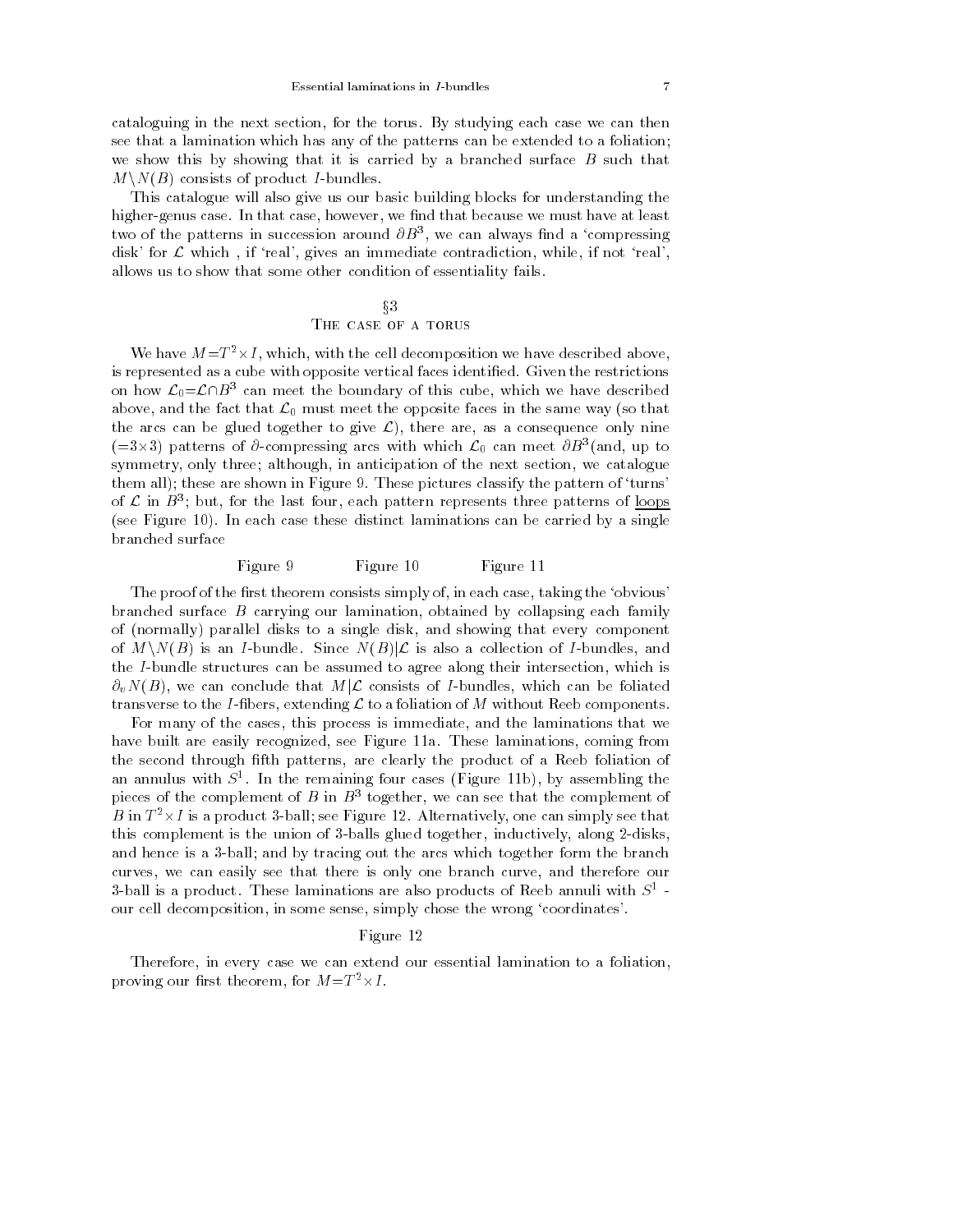x4 THE BASIC CONTRADICTION

Before continuing on to consider the higher genus cases, we will now describe how, using the pictures developed in the last section, we will derive our contradictions, by finding 'compressing disks' for our essential lamination  $\mathcal{L}$ .

We start with an essential lamination  $\mathcal{L}$ , isotoped to the form described above, so that it meets the 3-cell in a finite number of families of (normally) parallel disks, each meeting a vertical 1-cell at most twice.  $\mathcal{L}$  carried with full support by a branched surface B, which is obtained from  $\mathcal L$  in the usual way, by collapsing each family of (normally) parallel disks to a single disk, as in Figure 13. Furthermore, in terms of this branched surface,  $\mathcal L$  still has monogon number  $\epsilon$  w.r.t. the 1-skeleton of M; this is because all points of  $\mathcal{L}\cap K^{(1)}$  are within  $\epsilon$  of the boundary of M (we are assuming that the length of our I-factor is greater than  $3\epsilon$ ). All of the branch curves of  $B$  intersect  $\mathcal{O}B^{\pm}$ , and so every component of  $\mathcal{O}_vN$  ( $B$ ) contains an  $I$ -fiber which is part of a vertical arc in one of the vertical 2-cells.

**Proposition.** If L and B are as above, then it is not possible to have a loop  $\gamma$ in  $\partial_h N(B)$  bounding a disk D in  $M_0 = M \in N(M(B))$  which intersects transversely, exactly once, an arc  $\alpha$  in  $\partial_h N(B)$ , joining two (possibly distinct) components of  $\partial_v N(B)$ .

The proof of our second theorem will proceed, in large part, by showing that in the presence of most of the congurations described in the previous section, we can find such a disk and arc.

**Proof:** Suppose such a disk and arc existed. Then since  $\mathcal{L}$  is essential and  $\partial_h N(B) \subseteq \mathcal{L}$ , there exists a disk D' in a leaf L of  $\mathcal{L}$ , with boundary  $\gamma$ . DUD'=S is an embedded sphere in M, intersecting  $\mathcal L$  only in  $D'$ . Because M is irreducible, S bounds a 3-ball  $\Delta$  in M, and since  $S\cap \mathcal{L}=D'$ ,  $\Delta\cap \mathcal{L}=D'$  as well, since otherwise  $L \subseteq \Delta$  - no leaf of an essential lamination can lie entirely in a 3-ball.

Label the vertical annuli of  $\partial_v N(B)$  that  $\alpha$  joins  $A_1$  and  $A_2$  (these may be different labels for the same annulus). D splits  $M_0$  into components, and, since  $\Delta \cap \mathcal{L}=D'$ ,  $\Delta$  must contain one of the components which meets D (see Figure 13). In particular,  $\Delta$  must meet, hence contain, one of the vertical annuli, say  $A_1$ .

## Figure 13

But since  $\Delta$  meets  $\mathcal L$  only in D', it then also follows that both ends of the annulus  $A_1$  are contained in D'. But this is absurd; any arc  $\beta$  in D' joining the ends of one of the *I*-fibers of  $A_1 \cap K^{(2)}$ , together with the *I*-fiber *J*, forms a loop in  $\Delta$ , which is therefore null-homotopic in  $M$ , and are therefore homotopic rel endpoints. By extending  $\beta$  by adding onto our null-homotopy a vertical rectangle in  $N(B)|\mathcal{L}$ from *J* to an arc of  $N(B)\cap K^{(1)}$ , and letting this longer arc  $\beta$  flow back along the isotopies of  $\mathcal L$  (which leaves its endpoints fixed, because they are stable) we get an arc in our original lamination which is homotopic rel endpoints to an arc of an I-fiber in our original  $N(B)$ , contradicting [G-O, Theorem 1(d)].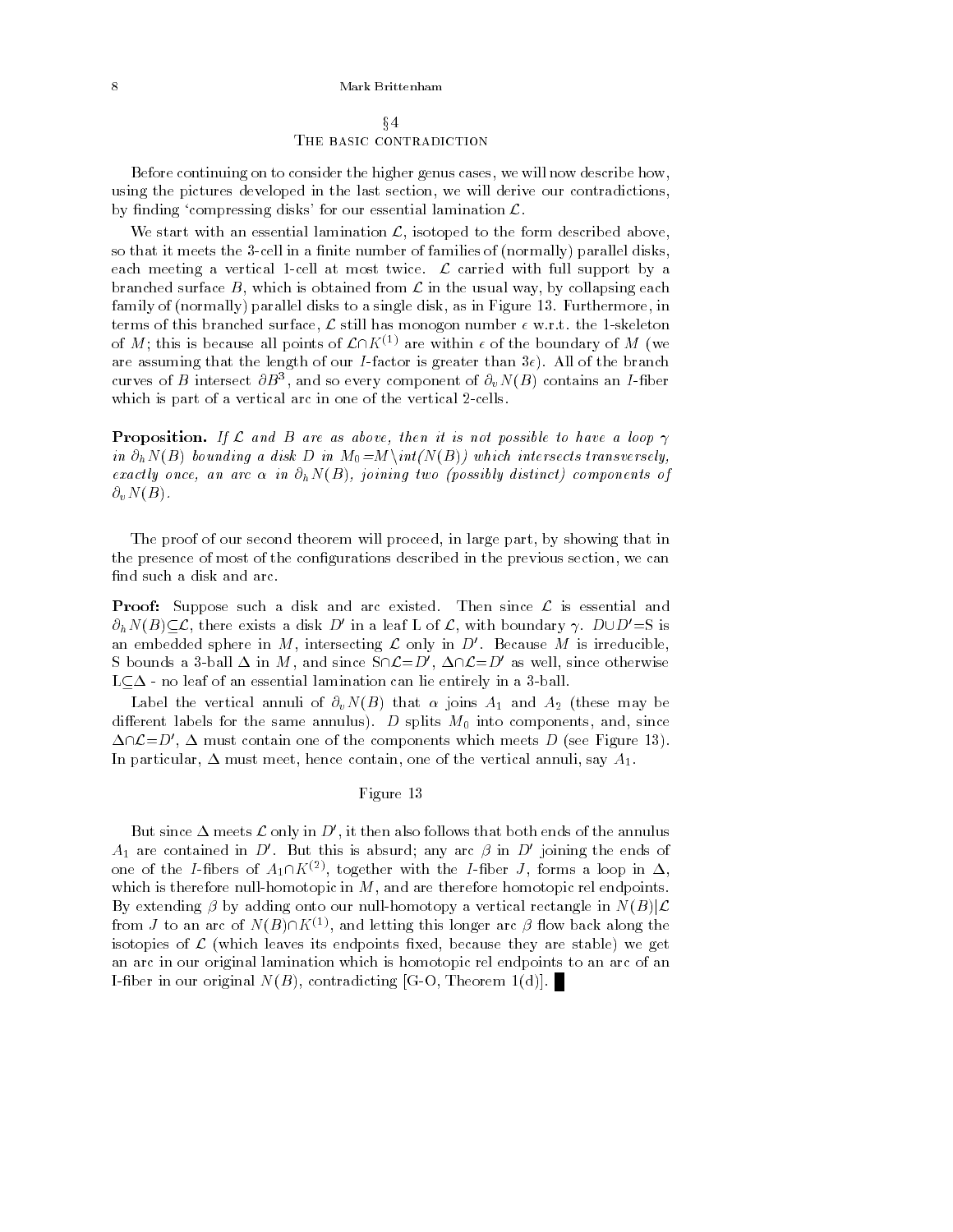If our surface  $F$  has genus  $>1$ , then after a sufficient number of isotopies of our essential lamination  $\mathcal{L}$ , we have, around the boundary of our 3-cell, g copies of the various patterns of intersection described in the previous section, strung together in a circle. We will call each sequence of 4 vertical 2-cells, corresponding to a sequence  $a_i, \, b_i, \, a_i$  ",  $a_i$ ", a place. What we will now show is that, because g is greater than 1, unless we have the first pattern at every place, and so have a horizontal lamination, we can always derive a contradiction.

So suppose, by way of contradiction, that in one of the places we have an obvious  $\partial$ -compressing disk. We therefore have disks of  $\mathcal{L}\cap B^3$  other than horizontal disks. These disks we will call vertical disks, since they are isotopic to disks in the vertical part of  $\sigma_{D}$  . The first thing that we must notice is that somewhere in  $\sigma_{D}$  there is a vertical 1-cell which is not crossed by any of these vertical disks. This is a consequence of the previous lemma, which showed that no vertical 2-cell contains  $\partial$ -compressing arcs on both sides. For then if both vertical 1-cells in the boundary of a vertical 2-cell are crossed by vertical disks, then one of the vertical disks must in fact cross both ends; see Figure 7. So if all 1-cells are crossed by vertical disks, then if we shade in all of the disks in the vertical boundary of  $B^+$  that these vertical  $\blacksquare$ disks cut off, the union of these disks form a shaded region R which includes an annulus running completely around  $OD^{\pm}$ . This shaded region is also a closed set, since the set of loops of  $\mathcal{L}\cap K^{(2)}$  null-homotopic in the annulus of vertical 2-cells is closed. But this situation is absurd; the boundary of this region consists of a finite number of horizontal arcs, which must therefore (since R is closed) together form horizontal loops of  $\mathcal L\sqcup\mathcal D$ 3, which are certainly not null-homotopic in the vertical annulus.

What we will show now is that, in the vertical boundary of the 3-cell  $B^{\pi}$ , certain of the patterns (2) through (9) cannot occur, either singly or in combination with others. In the end, we will so restrict the boundary behavior of  $L\Box B^-$  that only one possibility will remain - that all of the places have patterns of type (1). In each case, we will, after assuming that a certain sequence of pattern types occurs, derive our contradiction in one of two ways: either we will find two loops in  $\partial_h N(B)$ which intersect in a point, one of which is null-homotopic in  $M$ , or we will find a loop and arc as described in the proposition above. Each gives a contradiction; in the first case, this is because the null-homotopic loop must be null-homotopic in the leaf which contains it, but the intersection condition implies that it is in fact homologically non-trivial in that leaf. The second case is our proposition. The basic idea is that if the `complicated' pieces are relatively sparse, it is fairly easy to find the first kind of behavior, while if the complicated pieces are more prevalent, we tend to find the second kind of behavior.

**Lemma.** If  $L \cup \emptyset$  contains vertical aisks, then every vertical 1-cell J of  $B^-,$  in the interior of one of the places of four vertical 2-cells, is either not intersected by any vertical disk of  $\mathcal L$ , or is intersected by an obvious  $\partial$ -compressing arc in one of the two aajacent vertical z-cells of OB3 that contains it.

**Proof:** Suppose there were a 1-cell both intersected by a vertical disk, and missed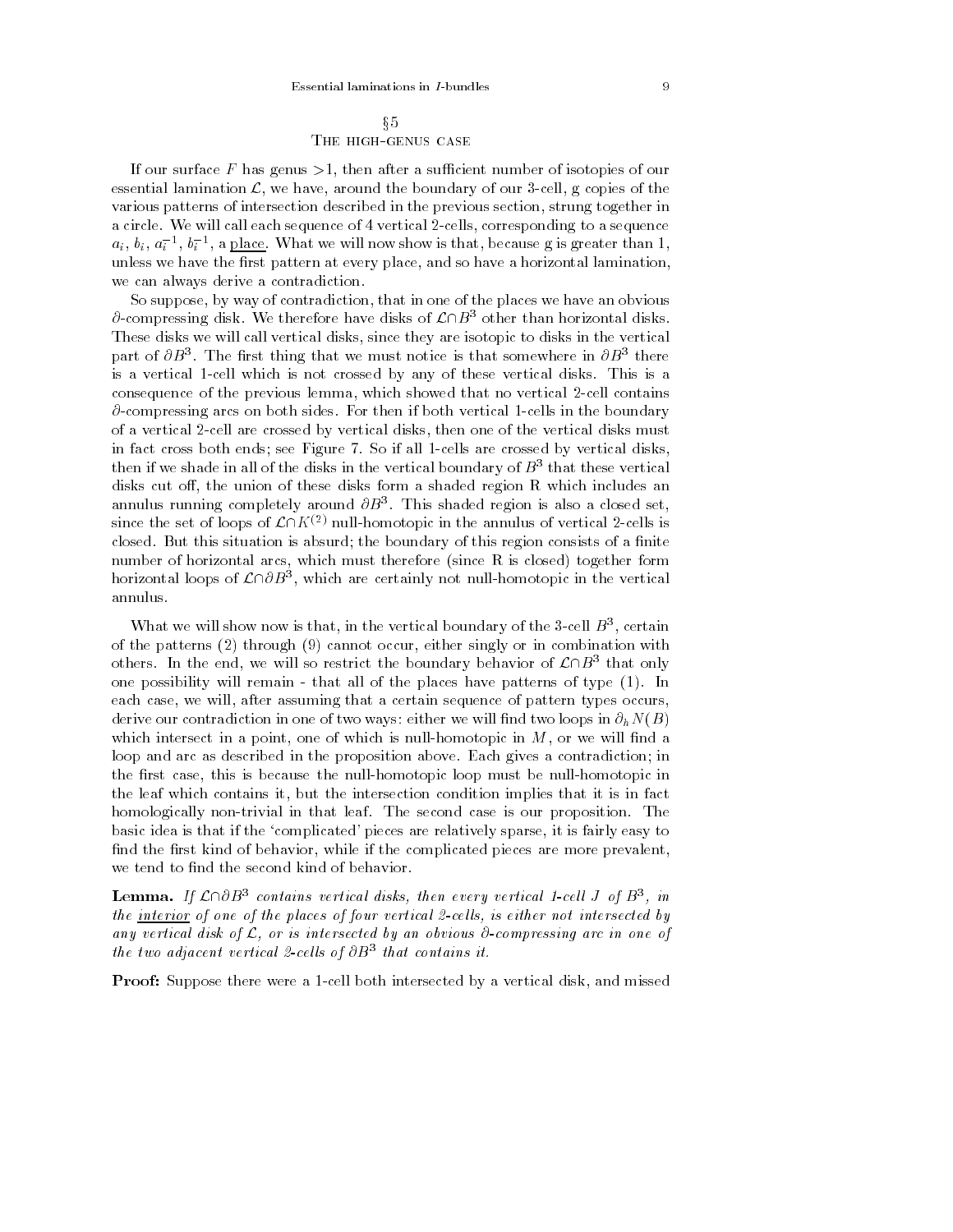by our obvious  $\partial$ -compressing arcs. Our situation would be like Figure 14a. Then in  $D^\perp$  there is a  $\sigma$ -compressing disk for the outermost of these vertical disks, intersecting  $\sigma D$ 3 in a subarc of  $J_0$  of J with  $\mathcal{L}(J_0=OJ_0)$ . This disk, together with the obvious  $\partial$ -compressing disk which we know exists, forms a disk  $D$  whose boundary lies in  $\partial_h N(B)$ . If one of the 2-cells adjacent to J does not contain any obvious @-compressing arc, then the horizontal arc that it does intersect closes up in F -I to a loop, which lies in  $\partial_h N(B)$ , so D intersects another loop in  $\partial_h N(B)$  exactly once, a contradiction; see Figure 14b. If both 2-cells have an obvious  $\partial$ -compressing arc, then D intersects exactly once an arc running between two components of  $\partial_v N(B)$ , contradicting the proposition; see Figure 14c.

## Figure 14

With the lemma we can begin to eliminate some of the pattern types which we have listed in the  $I^-\times I$  case above. The first four of these remaining types, '2' through '5', are fairly easy to deal with. In each of these we have a vertical 2-cell, which contains no obvious  $\partial$ -compressing arcs, yet is crossed by a vertical disk of  $L\Box B$  . If, everywhere else around the boundary of the 3-cell  $B$  , we have no obvious  $\partial$ -compressing arcs, then our situation is like the one pictured in Figure 15; there is only one family of vertical disks, and they fail to intersect one of the vertical 2-cells. We must then be dealing with either type `3' or `5': the other two types would give us a situation violating the lemma above, since this family of vertical disks would cross an entire place of 2-cells (hence one of its interior 1-cells). Then it is an easy matter to construct a compressing disk D for  $\mathcal{L}$ ; this is a 'real' compression, because we can find another loop in the same leaf which intersects  $D$ exactly once, using the fact that the vertical disk misses one of the 2-cells.

## Figure 15

On the other hand, if one of the other places does have a  $\partial$ -compressing arc, then, for the types '3' and '5', we can glue the three 'corners' of our  $4g$ -gon (that the three central vertical arcs of our picture represent) together, and draw how our lamination intersects this 3-fold corner; see Figure 16. We can then glue the obvious  $\partial$ -compressing disk, lying in the interior of this 3-fold corner, to the disk that the other  $\partial$ -compressing arc cuts off, to obtain a compressing disk for  $\mathcal L$  (see Figure 16); the two vertical arcs that these  $\partial$ -compressing disks cobound are really the same, living in the single vertical 1-cell of  $M$ . This compressing disk is 'real', since the horizontal arc  $\beta$  in the 3-fold corner lying in the vertical disks and furthest from the top (but still within  $\epsilon$  of the top) forms a closed loop in M, which lies in  $\partial_h N(B)$  and intersects our compressing disk, transversely, exactly once.

For types `2' and `4', there are two possibilities. One of the 2-cells (in our type '2' or '4' place) having no obvious  $\partial$ -compressing arcs is crossed by a vertical disk; if both 2-cells are, then we can build a compressing disk and a loop in  $\partial_h N(B)$ intersecting it, transversely, once; see Figure 17a. If the second 2-cell  $R_1$  in our type `2' or `4' place is not crossed byavertical disk, then there are still two possibilities. If the pattern of the place which includes the second  $\partial$ -compressing arc is not type `9' (note that types `3' and `5' have already been eliminated), then the place has an interior 1-cell which doesn't meet any obvious  $\partial$ -compressing arc, and therefore, by the lemma, is not crossed by a vertical disk. Therefore there is a vertical 2-cell  $R_2$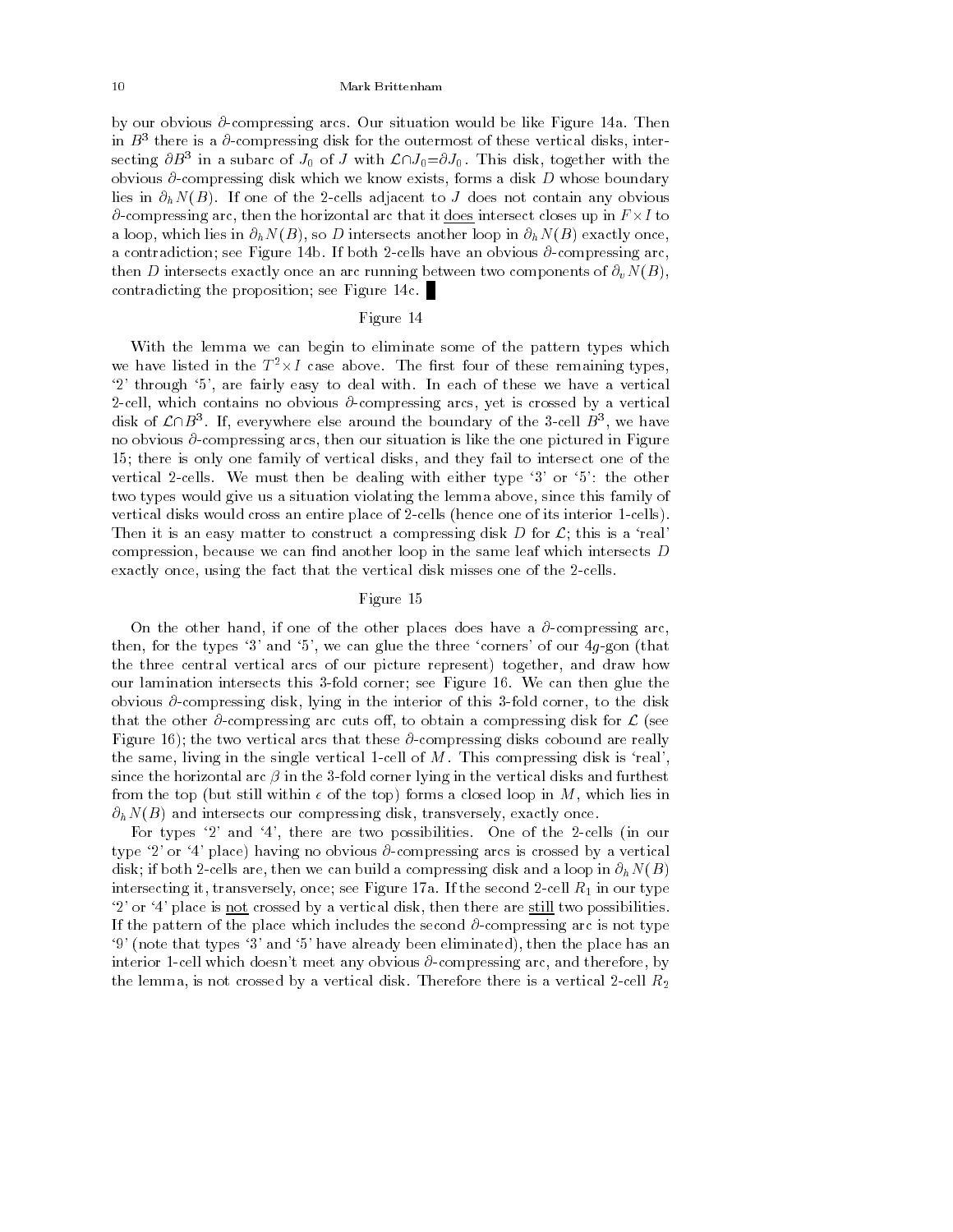in that place which isn't crossed by a vertical disk, but the 2-cell it is glued to is. By drawing an arc in the horizontal disks from  $R_1$  to  $R_2$ , and taking the vertical rectangle lying below it, and then adding two  $\partial$ -compressing caps, we can create a compressing disk (Figure 17b) which is intersected by a loop in  $\partial_h N(B)$  exactly once.

Finally, if all of the remaining places have type '1' or '9', then since the vertical disks originating from our original (type  $(2)$  or  $(4)$ ) place continue out from the end of the place, the first type '9' place we meet starting from either end must have a vertical disk crossing at least one of its ends. This gives us a  $\partial$ -compressing disk, at one end, which, together with another (obvious) one from the interior of the type '9' place, gives us a compressing disk for which we can find an arc joining branch curves, intersecting our compressing disk exactly once; see Figure 17c. This, however, violates the proposition.

## Figure 17

Consequently, none of the places around the boundary of the 3-cell have any of the patterns `2' through `5'.

This leaves four remaining types, '6' through '9'. First, if we glue the three  $\epsilon$  corners' of each pattern  $(6)$  through  $(9)$ , that the three central vertical arcs of each pattern represent, together, and draw the portions of our branched surface B that live near this 3-fold corner, then we get the four figures of Figure 18. Note that each of these corners have obvious  $\partial$ -compressing arcs on both ends. Between each adjacent pair of 3-fold corners, there is also a `transitional corner'. The shape of the branched surface  $B$  in these transitional pieces is determined by how the branched surface intersects each end; in addition to the case that  $B$  consists only of the top and bottom horizontal faces of the corner, we have one of 8 possibilities, see Figure 19.

## Figure 18 Figure 19

We will deal first with the possibility of a type  $6'$  place, from Figure 9. There is a fairly obvious compressing disk  $D$  in its 3-fold corner, formed (across the vertical 1-cell) from the two  $\partial$ -compressing arcs on either side of the 3-fold corner (see Figure 18). Because in our present situation the transitional pieces (b) and (d) cannot occur adjacent to our chosen corner (they imply that the next place over is a type (1) place with a vertical disk crossing it, contradicting the lemma), it is easy to see that if there is another  $\partial$ -compressing arc in one of the other places, then we can join our compressing disk to a branch curve by an arc, outside of our 3-fold corner, in  $\partial_h N(B)$ . In every case but (a), this can be done in the adjacent transitional piece; in the remaining case, it can be done immediately upon entering the next 3-fold corner (which must be the left or right end of  $6'$ , the left of  $7'$ , or the right of  $\mathcal{S}'$ ). This together with the obvious arc in our original type  $\mathcal{S}'$  corner joing  $D$  to a branch curve in the 3-fold corner, gives an arc satisfying the conditions of our proposition, a contradiction.

Similarly, the last of the types, type `9', cannot occur. If there were any other obvious  $\sigma$ -compressing arc around the boundary of  $B^+$ , then by gluing it to the  $\partial$ -compressing arc in the middle of our 3-fold corner, we would get a compressing disk  $D$ ; see Figure 20a. The obvious arc in the neighborhood of the 3-fold corner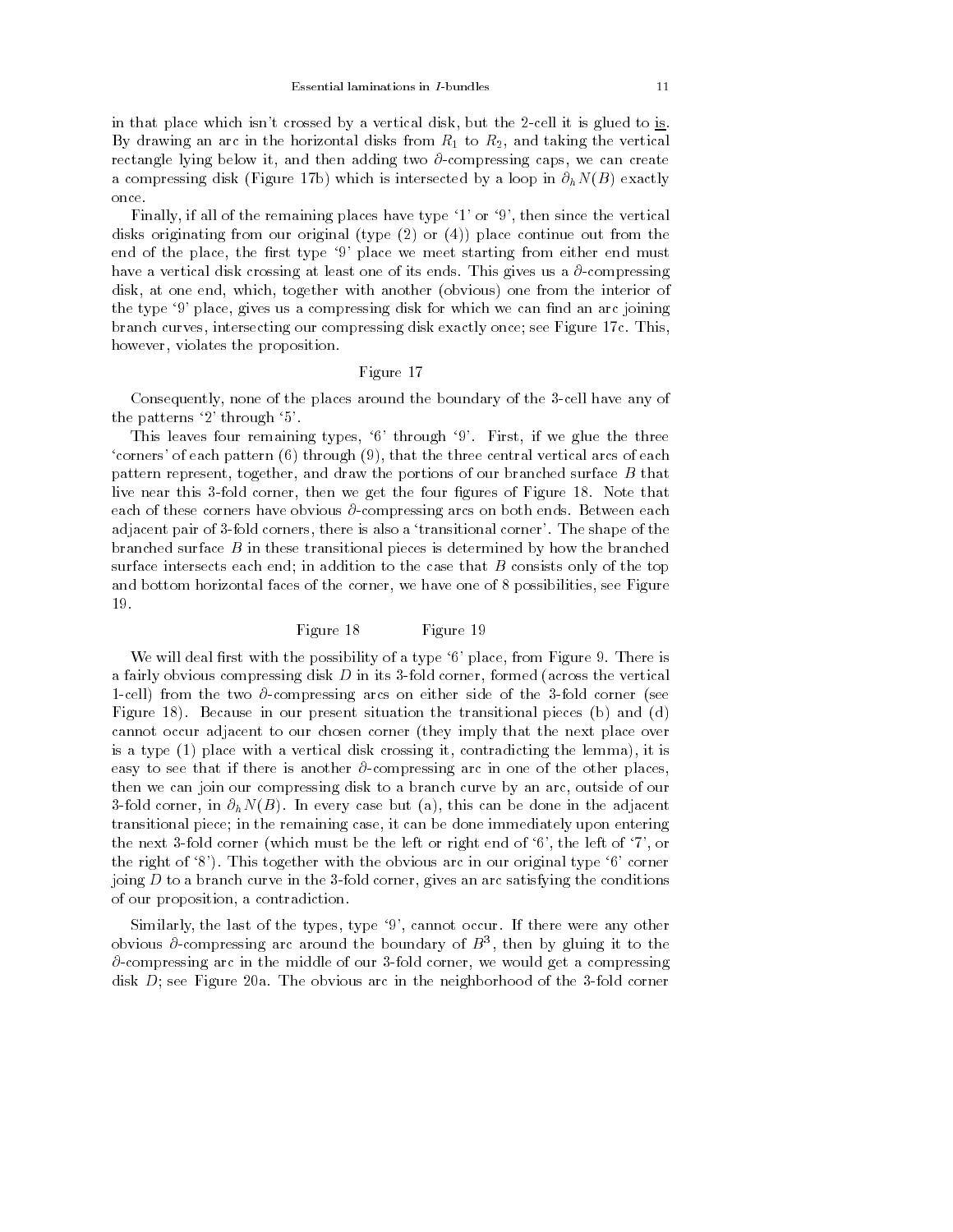joining the two branch curves intersects  $\partial D$  transversely exactly once, contradicting the proposition. On the other hand, if there are no other  $\partial$ -compressing arcs in the boundary of  $D^{\pi}$ , then we have the situation in Figure 20b; the only vertical disks then live inside of our single type  $(9)$  place. We can then build a different compressing disk for  $B$ , by chosing the vertical rectangles lying over the arcs shown in Figure 20b, whose boundary intersects a loop  $\beta$  in  $\partial_h N(B)$  transversely in a single point. This again is a contradiction, so the last of the four remaining types also cannot occur.

## Figure 20

This leaves only the two middle types, types '7' and '8', remaining. Both of these patterns have a 1-cell not meeting an obvious  $\partial$ -compressing arc, so the adjacent 2-cells are not completely crossed by vertical disks, by the lemma. Also, at least one of the remaining two (end) 2-cells in each pattern is (obviously) crossed by a vertical disk. As with the previous two types, if there is a place around  $\partial B^3$  which has a type (1) pattern (i.e., has no obvious  $\partial$ -compressing arcs), then that place would either be crossed by an outermost vertical disk, contradicting the lemma, or is not crossed by any vertical disk, allowing us to build a compressing disk intersecting another loop exactly once; this is entirely similar to Figure 20b. Therefore, we may assume that in <u>none</u> of the places around  $\partial B^3$  have a type (1) pattern; all of them are type  $(7)$  or  $(8)$ .

But now let us look in a neighborhood of our single vertical 1-cell in  $M$ ; this is made up of our (type  $(7)$  or  $(8)$ ) 3-fold corners, together with transitional pieces in between each. What we will find is that no matter what sequence of type  $(7)$  or  $(8)$ corners we fit together around our 1-cell, we can always find a compressing disk and arc satisfying the hypotheses of the proposition. Finding a disk is easy; each 3-fold corner contains an obvious  $\partial$ -compressing disk to act as 'half' of a compressing disk. The problem is that in both of these remaining types, these halves are at the edges; they don't obviously separate two branch curves, as did the type (6) and (9) cases. However, it is not hard to see that if two places of the same type occur side-by-side, then the resulting compressing disk does separate a pair of branch curves, and so we can find the extra arc we require to appeal to the proposition; see Figure 21a. Two type '7' places are shown there; type '8' is the mirror image.

This leaves only the possibility that these two types alternate as we travel around the boundary of the 3-cell  $B^{\pm}$ , and therefore there are an even number of places in  $\pm$ the boundary. If there are more than two places, we can once again find a compressing disk separating branch curves, by gluing half-disks from two non-adjacent places together; see Figure 21b. Finally, if there are only two places, then we can draw exactly what *D* looks like in *D*<sup>3</sup>, since we know that the 1-cells in this ligure that are not met by a  $\partial$ -compressing disk are also not crossed by a vertical disk; see Figure 21c. Then we can find a compressing disk and arc which satisfies the hypotheses of the proposition.

#### Figure 21

This covers all of the possibilities, under the assumption that  $\mathcal{L}\cap\partial B^3$  contains a  $\partial$ -compressing arc. In all of them, we found a disk D in  $M\setminus N(B)$  with  $\partial D = \gamma \subseteq \partial_h N(B)$ , together with either a loop in  $\partial_h N(B)$  intersecting  $\gamma$  transversely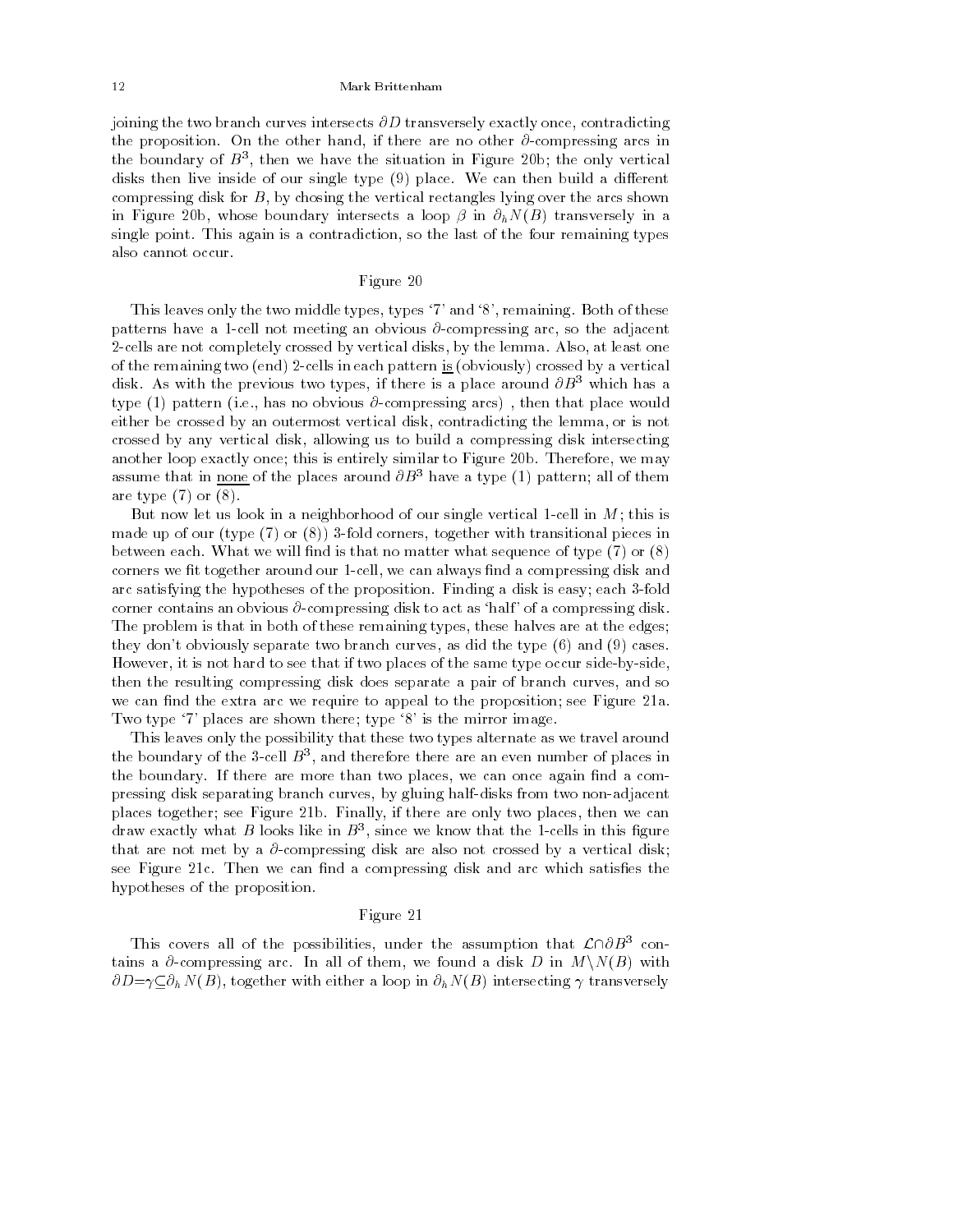in a single point, or an arc in  $\partial_h N(B)$  joining two components of  $\partial_v N(B)$  and intersecting  $\gamma$  transversely in a single point. But both of these situations contradict the fact that  $\mathcal L$  is essential. Therefore, there can be no  $\partial$ -compressing arcs; so  $\mathcal L$ 

# x6 THE MOST GENERAL SITUATION

We have dealt with the case that M=F -I, where F is a closed orientable surface. We now turn our attention rst to the case that M=F -I , where F is a closed non-orientable surface. Then, as we described before,  $F$  can be represented as a 2g-gon whose edges are labelled counter-clockwise  $a_1, a_1, \ldots, a_g, a_g$ . The same collection of isotopies, if it doesn't make  $\mathcal L$  horizontal, will, we can assume, concentrate the unstable points within  $\epsilon$  of  $\partial M$ . We get a collection of vertical disks, whose boundaries each cross a vertical 1-cell at most twice. The resulting collection of  $\partial$ -compressing arcs are found on at most one end of each vertical 2-cell, and no horizontal arc can run from the top of a 2-cell to the bottom. Around the boundary of the 3-cell  $B^3$  we therefore have g pairs of (length 2) places, and in each we have one of three patterns, shown in Figure 22.

## Figure 22

In the case of  $K^-,$  we have two of these places. If we do not have a horizontal  $\hspace{0.1mm}$ lamination, then we must have  $\partial$ -compressing arcs in each pair, pointed in the opposite directions; any other possibility would not give us any vertical disks (i.e., there would be holonomy around the union of the upper, say, boundaries of the vertical 2-cells). But it is then easy to see that the obvious branched surface that we build out of these disks has complement which is a product, and so the lamination can be completed to a foliation; see Figure 23.

### Figure 23

In the higher genus cases, we have three or more places around the boundary of  $D^{\pm},$  and, again, if we have any  $\sigma$ -compressing arcs, we must have at least two sets,  $\pm$ pointed in opposite directions. We can assume, as we travel in the counterclockwise direction, that they open towards one another; see Figure 24a. If there is a collection of horizontal arcs in between, then they are crossed byavertical disk, contradicting the lemma. If there is a third collection of  $\partial$ -compressing arcs, it opens up in the same direction as one of the previous two; then their two obvious  $\partial$ -compressing arcs together form a compressing disk, for which we can find an arc required for the proposition; see Figure 24b. There are two cases, depending upon whether the next place adjacent to one of the two also points in the same direction or not.

#### Figure 24

Therefore, we must have exactly two sets of  $\partial$ -compressing arcs, in adjacent strips and opening toward one another. The remaining strips then have only horizontal arcs running across them, and therefore have no vertical disks crossing them, by the lemma. Then we can find a compressing disk D and a loop intersecting  $\partial D$ transversely in one point, as in our previous type (9) case; see Figure 24c.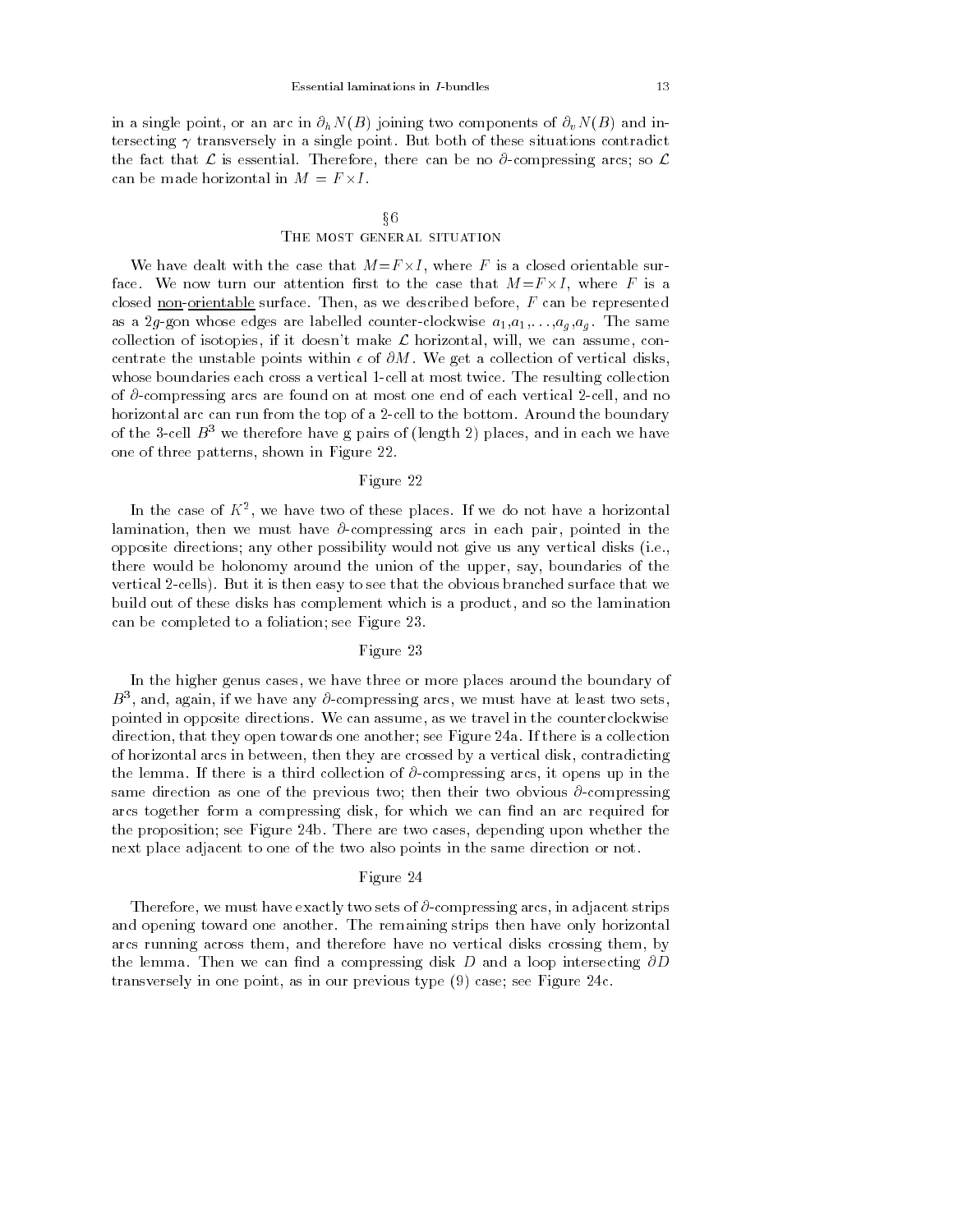So in all cases, except when there are only horizontal disks (and therefore a horizontal lamination), we arrive at a contradiction. So every essential lamination in F -I, where F is a closed surface of genus greater than one, can be isotoped to a horizontal lamination.

Finally, we deal with the case that M is an I-bundle over a closed surface  $F$ , but not necessarily a trivial I-bundle. This means that M is obtained by gluing a  $4g$ -gon crossed with  $I$ , or a 2g-gon crossed with  $I$ , together using the identifications for the base surface, except some of the gluings flip the I-direction of the vertical  $2$ cells. This flipping does alter the proofs that we have given for the trivial I-bundle cases, although largely in a minor way. This is because all of the compressing disks we have found in the course of our constructions have been vertical compressing disks, as the reader can speedily check. This means that they can still be built, even if some of the gluings flip the  $I$ -direction.

The isotopy construction we have given goes through without any change, so we may, as in the previous cases, assume that the usual properties hold. So after isotoping  $\mathcal{L}$ , all of points of  $\mathcal{L}$  in the vertical 1-cell are within  $\epsilon$  of  $\partial M$ ,  $\mathcal{L}\cap B^3$ consists of a finite number of parallel families of disks, each of which crosses each vertical 1-cell at most twice, each vertical 2-cell has at most one parallel family of  $\partial$ -compressing arcs, and no horizontal arc in a 2-cell runs from the top on one side to the bottom on the other.

For the cases when the base of the bundle is  $T^+$  or  $K^-,$  we can still easily see that  $\top$ the lamination can be extended to a foliation. The pieces of the complement of  $B$ in  $D$   $^{\circ}$  still glue together to give a collection of I-bundles (and most of these are still  $^$ product *I*-bundles), so we can fill in these complementary pieces with (horizontal) foliations.

In the higher genus cases, most of the constructions of compressing disks for the non-type (1) cases will go through unchanged. In particular, any compressing disk D that came equipped with an arc joining branch curves, and which crossed D once, will still exist, as the reader can readily verify. This leaves the cases which we dealt with by finding a compressing disk D and a loop intersecting  $\partial D$  transversely in a single point. Some of these must be dealt with slightly more carefully, since we were tacitly using the fact that the gluings did not flip the I-directions.

However, if we assume that the boundary  $\gamma$  of the compressing disk D that we constructed in those situations bounds a disk  $D'$  in the leaf L of  $\mathcal L$  that contains it (which we can;  $\mathcal L$  is essential!), then we can create a slightly different contradiction. Any loop  $\beta$  that we find in L which is transverse to  $\gamma$  then intersects D' in arcs, and so if we orient  $\beta$  and an annular neighborhood of  $\gamma$  (it is annular because  $\gamma$ bounds a disk in L), then the intersection number of  $\beta$  with  $\gamma$  is zero, where this number is counted by comparing the orientations of the loops with an orientation of the annulus.

But now in each of the cases above where the contradiction was obtained by finding an additional loop (rather than arc) we can find a loop with non-zero intersection number. In the case of Figure 14b of the lemma, we choose instead a loop as in Figure 25a; this loop has intersection number 2 with the boundary of the compressing disk. In the cases analogous to Figures 15, 17b, 20b, and 24c, we find the loop instead, if necessary (i.e., if the 2-cell we used was glued with a flip), by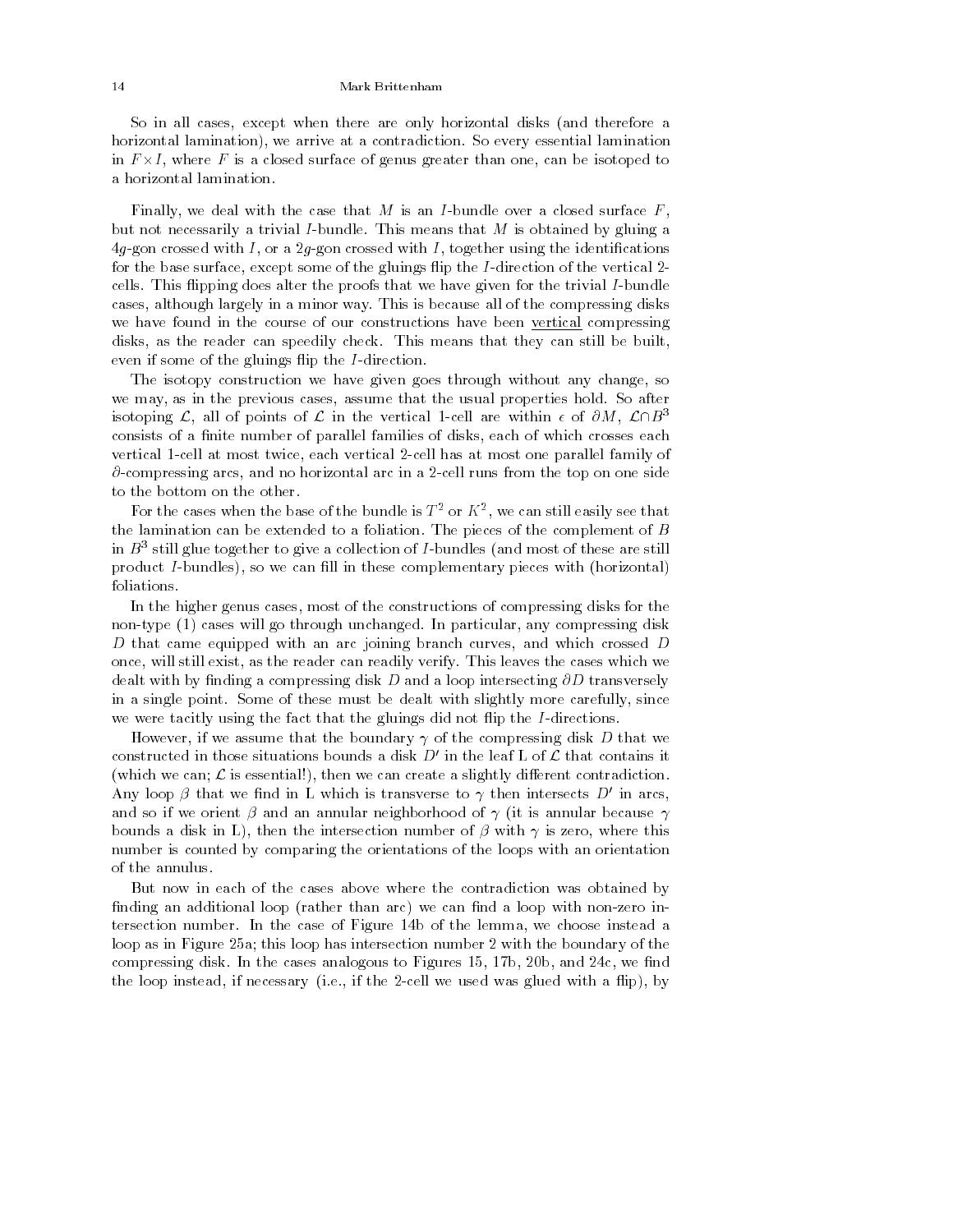taking both a 'top' and 'bottom' arc, which together form a single loop which has intersection number 2 with the boundary of the disk; see Figures 25bc.

## Figure 24

So in the higher genus cases, we can still find all of the required compressing disks needed to obtain our contradictions; every essential lamination can be isotoped to

# $§7$ Concluding remarks

The techniques used in this paper also give a simplified proof of the main result of [B3] - Haken normal form for regular cell decompositions. Instead of using a sequence of infinite isotopies, we build a single infinite isotopy, as we did here, by making the lamination  $\mathcal L$  meet each 3-cell in disks and then, in turn, pushing all of the identifiable  $\partial$ -compressing disks out of each 3-cell, not worrying if some of them push problems back into the 3-cell. This sequence of isotopies only erases points of intersection with the 1-skeleton (which is in some sense the crucial fact in all of these proofs), giving us a non-empty set of stable points. Then the argument outlined here implies that stable disks grow out of these stable points; we can then finish by using the arguments of  $[**B2**]$  to show that the resulting 'splitting of the closure of the union of the stable disks' contains an essential sublamination.

To make these techniques more useful, it would be good to know how to handle the possibility that the intersections of the isotoped laminations with the 1-skeleton is not necessarily nested. In this respect, the paper  $[**B3**]$  offers one such avenue. The possibility that new points can be added to the intersection with the 1-skeleton present the main obstacle to applying techniques like those of this paper to several problems of central importance to the theory of essential laminations. Can one always obtain an essential lamination (or the empty set) by repeatedly surgering certain kinds of laminations; for example, the pullback of an essential lamination under a map between 3-manifolds? A positive answer to this question would settle the conjecture that 3-manifolds containing essential laminations are determined up to homeomorphism by their homotopy type [B4]. Given an essential lamination  $\mathcal L$  in M and a knot  $\kappa$  in M, can one find a new essential lamination  $\mathcal L'$  so that  $\mathcal{L}'\text{int}(N(\kappa))$  is essential in  $M\text{int}(N(\kappa))$ ? The only obstruction is that there might be compressing disks for  $\mathcal{L}\int(N(\kappa))$  in  $M\int(N(\kappa))$ , so it is again an (isotopy through) surgery problem. A positive answer to this question would allow us to conclude that if we can find an essential lamination after Dehn filling along a knot, then there exists one before, which 'survives' the filling. It seems likely that techniques along the lines of this paper sufficient to settle the first of these questions would succeed in settling the second of these, as well.

#### BIBLIOGRAPHY

- [B1] M. Brittenham, *Essential laminations in Seifert-fibered spaces*, Topology 32 (1993), 61-85.
- [B2] M. Brittenham, Essential laminations and Haken normal form, to appear in Pacic Journal of Mathematics.
- [B3] M. Brittenham, Essential laminations and Haken normal form: regular cell decompositions, preprint (1991).